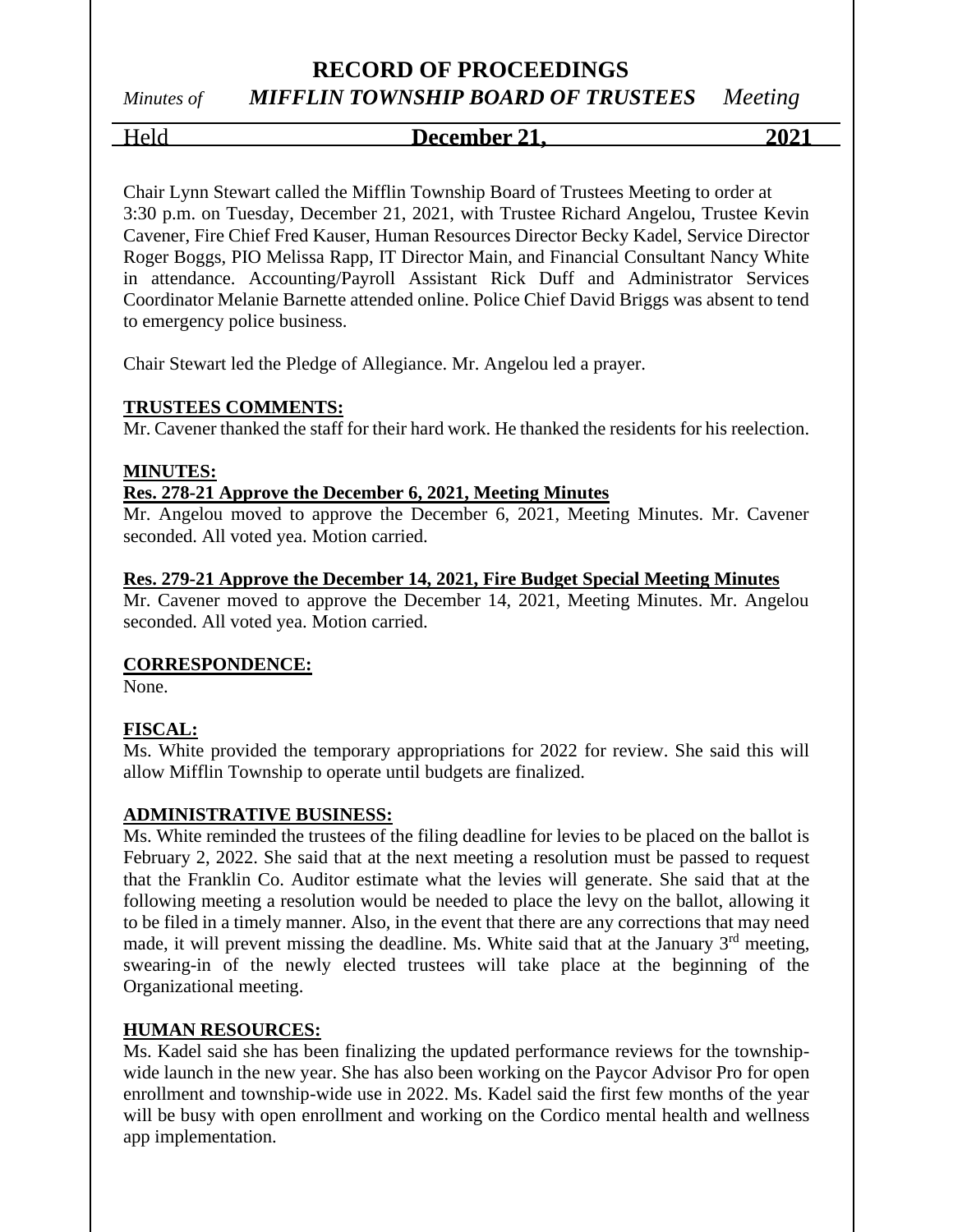*Minutes of MIFFLIN TOWNSHIP BOARD OF TRUSTEES Meeting*

# Held **December 21, 2021**

### **PIO:**

Ms. Rapp said Chief Briggs, Sgt. Hardway, and she delivered over two dozen hams to residents in the unincorporated area yesterday, and the residents were most grateful for the gift. Ms. Rapp said she included in the trustees' packet the proposed budget for 2022. The one additional cost for next year which was outlined in the cover letter was for a social media archiving service Otherwise, the budget remains similar to last year's budget request, she said. She said she researched four organizations which all provide a similar archiving service. Eight other area governmental agencies all use this service and have no complaints with it. She said the primary reason for using this service is that:

- Social media accounts are creating public records for our organization, whether it's content we post, or responses received from others.
- If we do not preserve our social media records, we are out of compliance with state records regulations.
- Social media websites (like Facebook, Twitter, NextDoor) do not archive content like user comments, revisions or deleted content for us. They are not bound by public laws and have no legal obligation to retain posts as public records.
- By archiving our content, we ensure we are following state records law and can easily respond to records requests. It also gives us the ability to moderate content in accordance with our social media policies and provides us with a record that we could defend ourselves with should we have that need.

Mr. Main said Gahanna, Whitehall and New Albany uses this software. He said ultimately Ms. Rapp is responsible for archiving the data and favors keeping the software purchase within her department's budget. Ms. Rapp said she selected the lowest priced option with the fewest features.

### **Res. 280-21 Approve the Archive Social software purchase in the amount of \$3,000 as presented by Ms. Rapp.**

Chair Stewart moved to approve the Archive Social software purchase in the amount of \$3,000 as presented by Ms. Rapp. Mr. Angelou seconded. All voted yea. Motion carried.

Ms. Rapp said included in the trustees' packet is the brand standards manual that she has been working on with the graphic designer. The first 4-5 pages is primarily graphic designer and printer instructions include detailed information to provide to other vendors who may create materials with the new brand. It provides logo standards, approved color palette, fonts, etc. The second half of the manual has templates for commonly used business materials, such as letters, meeting agendas, business cards, envelopes, flyer templates, report covers, and even email signatures. She said with the trustees' permission, she would like to roll this out to our staff, with digital Word templates provided in a shared folder in SharePoint and instructions on how to utilize the templates. All branded materials should be used beginning with the new year. Any additional templates that need created should be done so with her assistance so that they can be added to the standards manual going forward.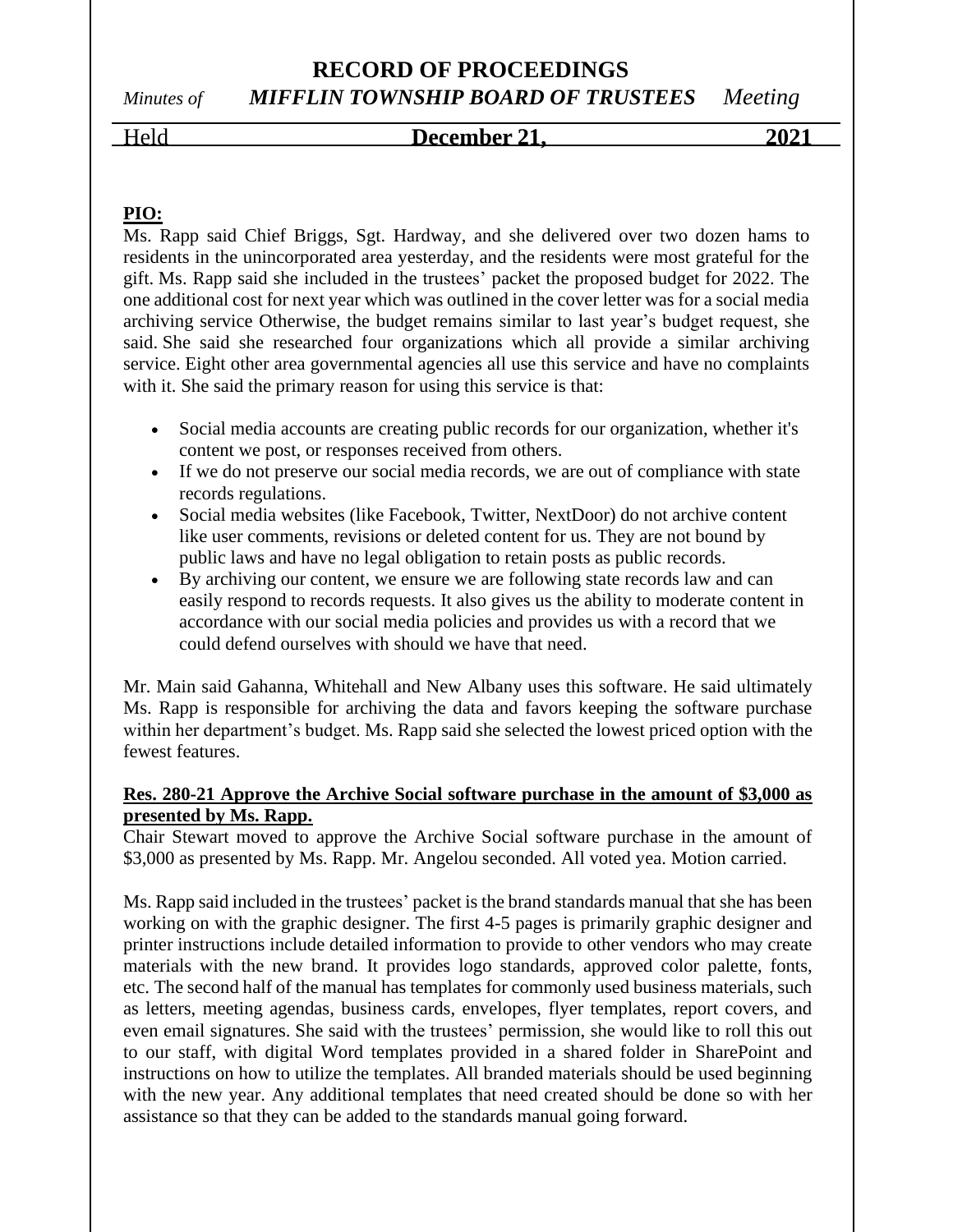# *Minutes of MIFFLIN TOWNSHIP BOARD OF TRUSTEES Meeting*

Held **December 21, 2021**

Ms. Rapp said she will provide the brand standards manual to the web developer to incorporate the brand logo into the newsletter template for the website. She said she will produce a completed newsletter in January and roll it out, with ongoing monthly digital and hardcopy newsletters.

### **SERVICE:**

Service Director Mr. Boggs requested the acceptance of the resignation of Hunter Blankenship, effective December 31, 2021.

**Res. 281-21 Accept the resignation of Hunter Blankenship, effective December 31, 2021.** Chair Stewart moved to accept the resignation of Hunter Blankenship, effective December 31, 2021. Mr. Angelou seconded. All voted yea. Motion carried.

Mr. Boggs provided updates. (See Referral File.)

Mr. Boggs said he plans to have the Meeting Hall rental policy drafted for review at the next meeting on January 3, 2022. He said the meeting hall will be used for government meetings, CPR training and non-profit groups. Chair Stewart requested at the next meeting that Mr. Boggs present his draft and provide his research as to whether the meeting hall can be used as a chapel for burials.

Mr. Cavener inquired about the home building in the Leonard Park area. The builder, Mr. Brengartner of Kenric Fine Homes, has not fulfilled the punch out list, however, he has started working on it. The work in the backyard areas continue to need work. Mr. Boggs said Mr. Brengartner has applied for two new gas taps but until the punch out list is completed the permit applications for the gas taps will not be approved by the county. Ms. White said Franklin Co. Economic Development & Planning and the Franklin Co. Engineer's Office are working together to ensure items are completed before permitting is approved. She is unsure as to when they will have a checklist completed but agreed to contact the departments to inquire on this. Ms. White said she recently saw Franklin Co. Engineer Cornell Robertson and thanked him as his office appears to be more vigilant. Mr. Angelou said it is important that we have a checklist from the county so that building is not unduly delayed.

### **CODE ENFORCEMENT:**

Mr. Boggs provided updates. (See Referral File.)

Mr. Boggs requested code violations be placed as a lien on the tax duplicate per ORC §505.87(B)(2) for the following properties: 2981 Woodland Avenue, Trash, \$600.; 3034 Woodland Avenue, High grass & trash, \$300.00; 2517 Perdue Avenue, Trash, \$300.00; and 2175 Aberdeen Avenue, Trash, \$300.00.

**Res. 282– 21 Place code violations as a lien on the tax duplicate per ORC §505.87(B)(2) for the following properties: 2981 Woodland Avenue, Trash, \$600.; 3034 Woodland Avenue, High grass & trash, \$300.00; 2517 Perdue Avenue, Trash, \$300.00; and 2175 Aberdeen Avenue, Trash, \$300.00.**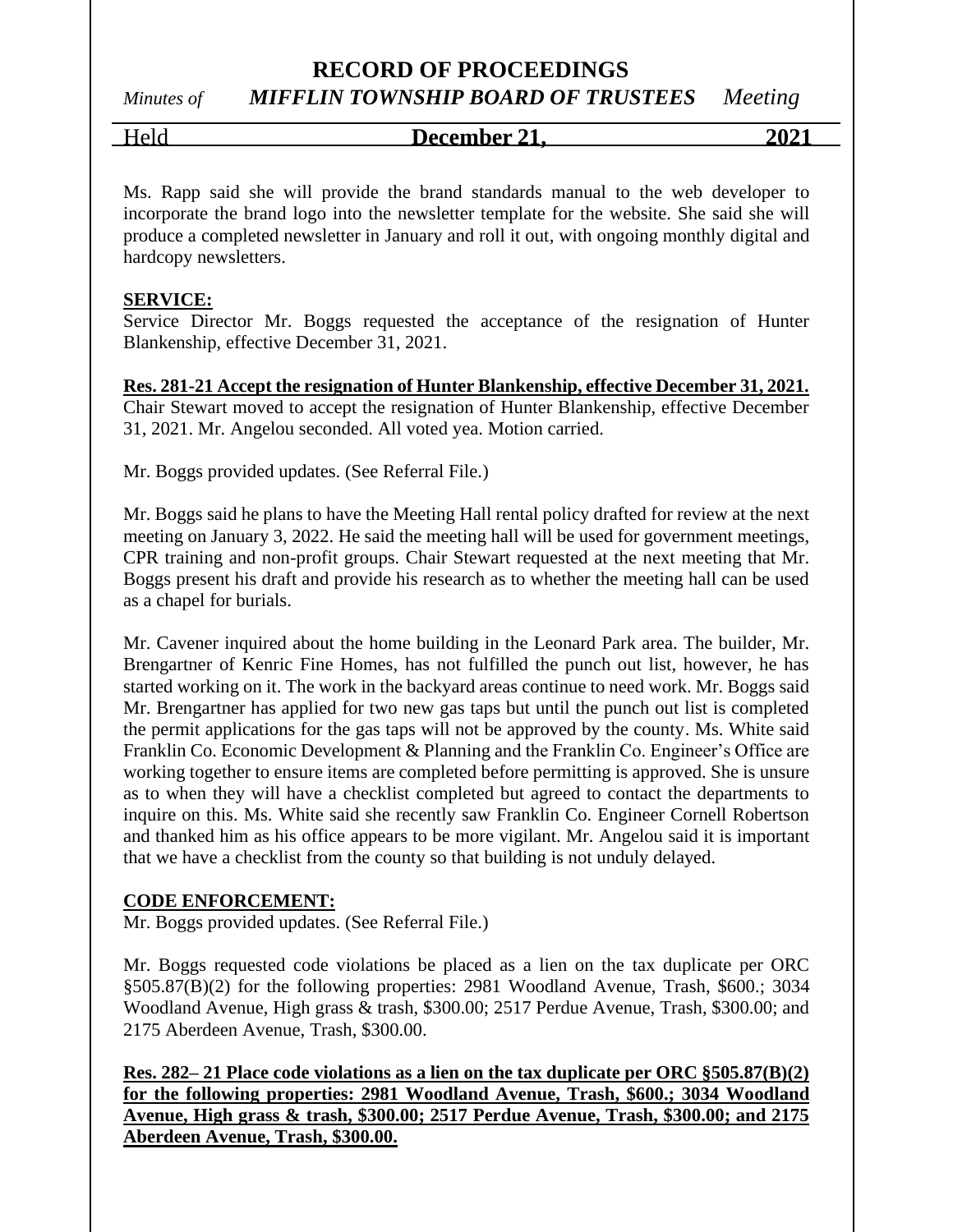### *Minutes of MIFFLIN TOWNSHIP BOARD OF TRUSTEES Meeting*

Held **December 21, 2021**

Mr. Angelou moved to place code violations as a lien on the tax duplicate per ORC §505.87(B)(2) for the following properties: 2981 Woodland Avenue, Trash, \$600.; 3034 Woodland Avenue, High grass & trash, \$300.00; 2517 Perdue Avenue, Trash, \$300.00; and 2175 Aberdeen Avenue, Trash, \$300.00. Mr. Cavener seconded. All voted yea. Motion carried.

### **POLICE:**

Mr. Cavener said the police department has been busy. He said a shooting occurred yesterday on Agler Road.

### **FIRE DIVISION:**

Chief Kauser requested the approval of the annual fitness incentive in the amount not to exceed of \$65,000. 65 staff members qualified for the incentive he said.

### **Res. 283-21 Approve the annual fitness incentive in the amount not to exceed \$65,000.00.**

Chair Stewart moved to approve the annual fitness incentive in the amount not to exceed \$65,000.00. Mr. Cavener seconded. All voted yea. Motion carried.

Chief Kauser said we are losing two firefighters to the City of Columbus. Chief Kauser requested the acceptance of the resignation of Firefighter Devon Lee, effective December 26, 2021.

### **Res. 284-21 Accept the resignation of Firefighter Devon Lee, effective December 26, 2021.**

Chair Stewart moved to accept the resignation of Firefighter Devon Lee, effective December 26, 2021. Mr. Cavener seconded. All voted yea. Motion carried.

Chief Kauser requested the acceptance of the resignation of Firefighter Gregory Parks, effective December 26, 2021.

#### **Res. 285-21 Accept the resignation of Firefighter Gregory Parks, effective December 26, 2021.**

Chair Stewart moved to accept the resignation of Firefighter Gregory Parks, effective December 26, 2021. Mr. Angelou seconded. All voted yea. Motion carried.

Chief Kauser said on behalf of the entire Fire Division, dispatchers, and support staff they are sincerely grateful for the bonus provided by the Board of Trustees for their efforts through this on-going pandemic. He said they were humbled, grateful, shocked, and surprised over the recognition for their sacrifices and contributions to the organization and the residents of Mifflin Township.

Chief Kauser said he will work with the Fiscal Consultant to evaluate a proposed operating levy millage. He is also working on the ballot language. Ms. White said there will be a proposed question on the ballot to replace the current Police levy, which is specifically for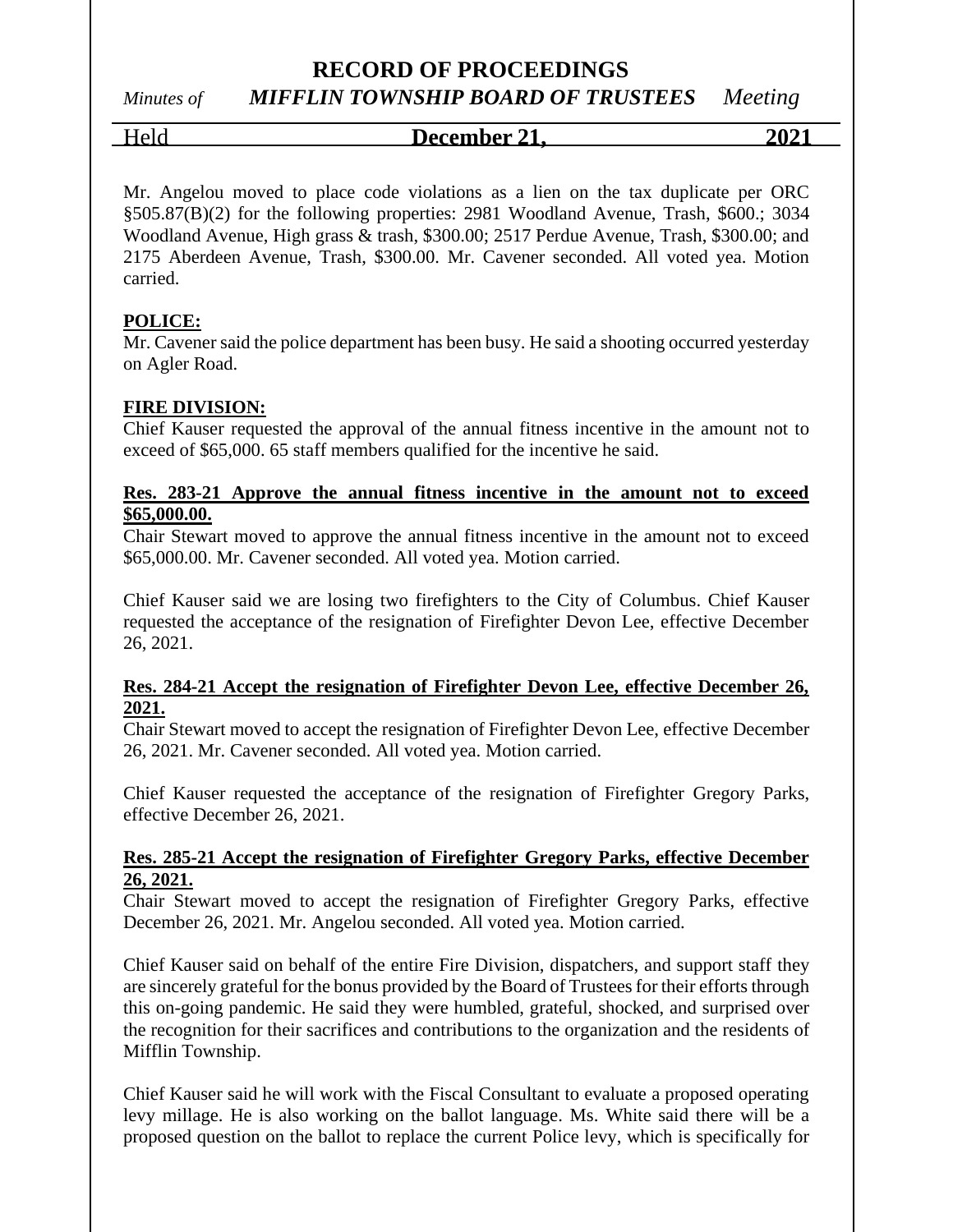## **RECORD OF PROCEEDINGS** *Minutes of MIFFLIN TOWNSHIP BOARD OF TRUSTEES Meeting*

Held **December 21, 2021**

building purposes, with a levy which would permit uses for vehicles, buildings, and personnel at the same levy amount with no additional costs to the residents.

The trustees said it must be made clear, possibly on signage, that there is no extra cost for this replacement levy.

Chief Kauser said the MECC is up and operating. He conveyed his thanks to IT Director Craig Main and Capt. Higgins in particular. A formal event will be planned for February 2022 in which all those involved with the transition will be formally thanked. He plans to present a proposal to utilize a formal event planner. Chief Kauser said he met with Moody Nolan; the building permit has been issued for Station 132. He said a bi-weekly meeting will begin the first week of January to kick off the construction phase between the Fire Division, our staff, Moody Nolan and Elford. He said a private groundbreaking will occur sometime in January with elected officials, staff, the contractor, and the vendors involved. He said a public ceremony will take place at the end of construction, hopefully in August or September 2022. Chief Kauser said the Lieutenant promotional process has been completed. A list of finalists has been published. Two Lieutenant promotions are imminent and will be brought to the trustees in January. A swearing-in ceremony is being planned and will catch up some recent promotions also. Chief Kauser said he plans to support the team doing the final inspection on E133 in January; delivery is planned for late January or early February with plans to be in service around the first of March at the Beecher Road fire station. Chief Kauser said staff vehicles are in different stages of completion.

Mr. Main said that on December  $7<sup>th</sup>$  the City of Gahanna's police department dispatch moved into the new dispatching center. On December 15<sup>th</sup>, MECC dispatching moved in also. Everything went very well; no calls were lost. He said he is working to clean up a few miscellaneous open items. He said additional software upgrades will be implemented over the next few months which will help the dispatchers and the community. Mr. Main said he would like to thank the people at the City of Gahanna that helped with the transition as well as the dispatchers for their flexibility in their schedules, staying late, and accommodating last minute required schedule changes. He said it was great teamwork.

Mr. Main provided an SSI helpdesk service update. He said the help desk vendor SSI has been doing good work. They offered their assistance with the dispatching transition, if needed.

On behalf of the board, Chair Stewart thanked Mr. Main and Chief Kauser for their hard work on the transition.

Chief Kauser said it will be 45-60 days until planning will take place to dismantle the former dispatch location. He said there is so much integrated into that site that it will take a few months to plan and a couple months to execute. He said he expects to be in the former space for at least the next 4 months or so. Chief Kauser said there has been some interest in the space by other parties.